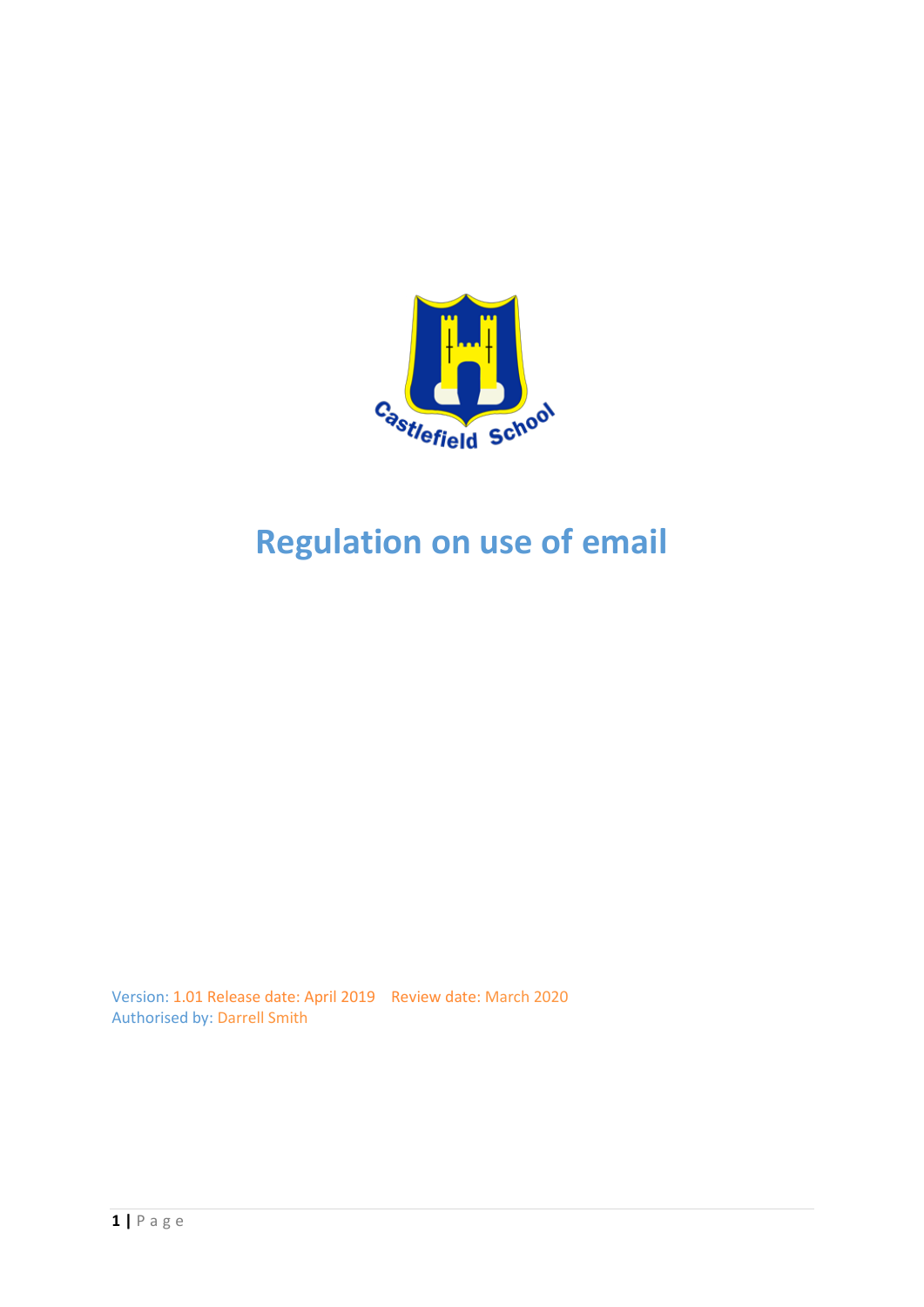# **Regulations on Use of E-mail**

#### **1. Introduction**

These guidelines are intended to assist School\Trust staff to manage their e-mail in the most effective way and must be used in conjunction with your School\Trust policies on the use of ICT.

Information about how your e-mail application works is not included in this document.

#### **2. Eight Things You Need to Know About E-mail**

E-mail has replaced telephone calls and memos as the main communication method in many organisations including schools.

As communicating by e-mail is quick and easy, many people have replaced telephone conversations and memos with e-mail discussions. However, the language in which e-mail is written is often less formal and more open to misinterpretation than a written memo or a formal letter. Remember that e-mail should be laid out and formulated to the School\Trust standards for written communications.

#### **E-mail is not always a secure medium to send confidential information**

You need to think about information security when you send confidential information by e-mail. The consequences of an e-mail containing sensitive information being sent to an unauthorised person could invoke a financial penalty from the Information Commissioner or it could end up on the front page of a newspaper. Confidential or sensitive information should only be sent by a secure encrypted e-mail system. Never put personal information (such as a student's name) in the subject line of an e-mail. Please refer to the School\Trust data protection policy for information on sending personal or sensitive information.

#### **E-mail is disclosable under the access to information regimes**

All school e-mail is disclosable under Freedom of Information and Data Protection legislation. Be aware that anything you write in an email could potentially be made public.

#### **E-mail is not necessarily deleted immediately**

E-mails can remain in a system for a period after you have deleted them. You must remember that although you may have deleted your copy of the e-mail, the recipients may not and therefore there will still be copies in existence. These copies could be disclosable under the Freedom of Information Act 2000 or under the General Data Protection Regulation (GDPR).

## **E-mail can form a contractual obligation**

Agreements entered into by e-mail can form a contract. You need to be aware of this if you enter into an agreement with anyone, especially external contractors. Individual members of staff should not enter into agreements either with other members of staff internally or with external contractors unless they are authorised to do so.

## **E-mail systems are commonly used to store information which should be stored somewhere else**

All attachments in e-mail should be saved into any appropriate electronic filing system or printed out and placed on paper files. Email accounts should not be used for storage of attachments. Email systems like Office 365 and Google offer user and central cloud storage locations which are secure and should be used for file storage and management.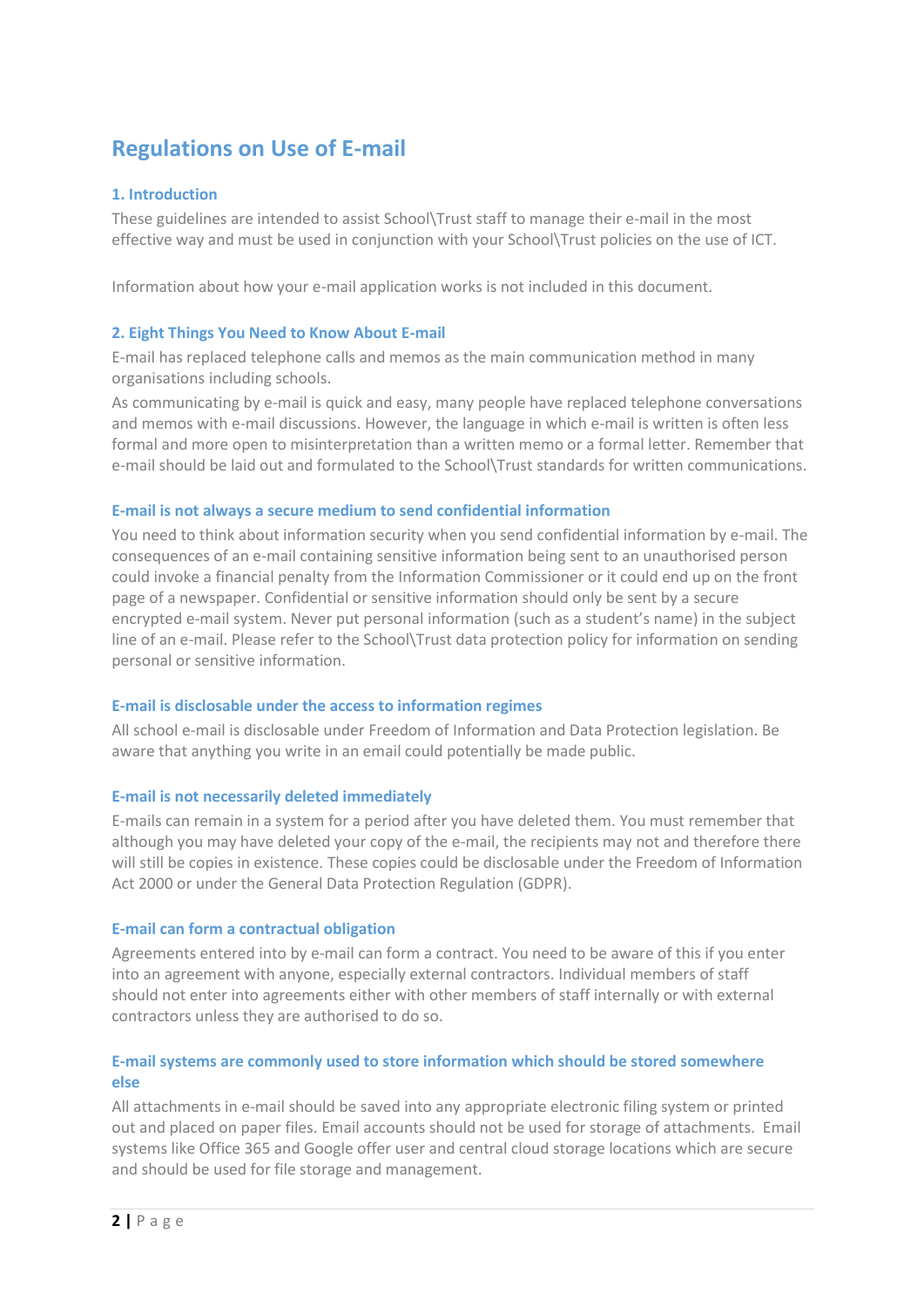#### **The School\Trust must be careful how it monitors e-mail**

Any employer has a right to monitor the use of e-mail provided it has informed members of staff that it may do so. Monitoring the content of e-mail messages is a more sensitive matter and if you intend to do this you will need to be able to prove that you have the consent of staff. If you intend to monitor staff e-mail or telephone calls you should inform them how you intend to do this and who will carry out the monitoring.

The Information Commissioner's Employment Practices Code is an excellent guide to this subject.

#### **E-mail is one of the most common causes of stress in the work-place**

Whilst e-mail can be used to bully or harass people, it is more often the sheer volume of e-mail which causes individuals to feel that they have lost control of their e-mail and their workload. Regular filing and deletion can prevent this happening.

#### **Guidance on the Use of E-mail**

Here are some steps to consider when sending e-mail.

#### **Do I need to send this e-mail?**

Ask yourself whether this transaction needs to be done by e-mail? It may be that it is more appropriate to use the telephone or to check with someone face to face.

#### **To whom do I need to send this e-mail?**

Limit recipients to the people who really need to receive the e-mail. Avoid the use of global or group address lists unless it is necessary. Never send on chain e-mails.

When sending emails containing personal or sensitive data always respond to an authorised, approved address. All emails that are used for official School\Trust business must be sent from an official domain address.

If you receive an email containing personal or sensitive information via an unsecure method. You should delete the email and contact the sender, highlight your concerns with the unsecure method of transfer and request the information be resent in a secure way.

#### **Use a consistent method of defining a subject line**

Having a clearly defined subject line helps the recipient to sort the e-mail on receipt. A clear subject line also assists in filing all e-mails relating to individual projects in one place. For example, the subject line might be the name of the policy, or the file reference number.

#### **Ensure that the e-mail is clearly written**

- Do not use text language or informal language in School\Trust e-mails.
- Always sign off with a name (and contact details).
- Make sure that you use plain English and ensure that you have made it clear how you need the recipient to respond.
- Never write a whole e-mail in capital letters. This can be interpreted as shouting.
- Always spell check an e-mail before you send it. Do not use the urgent flag unless it is necessary, recipients will not respond to the urgent flag if they perceive that you use it routinely.
- If possible, try to stick to one subject for the content of each e-mail, as it will be easier to categorise it later if you need to keep the e-mail.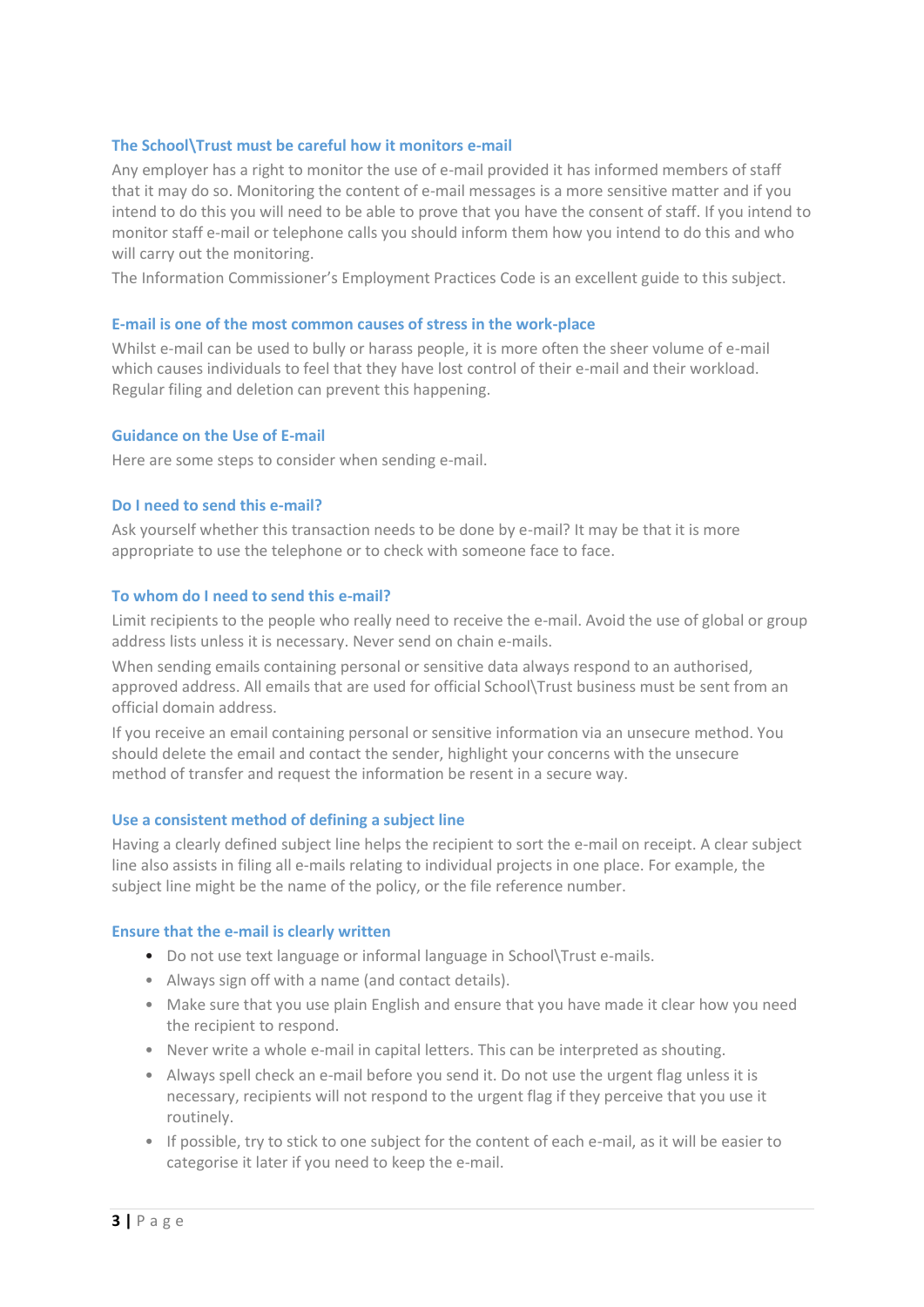#### **Sending attachments**

Sending large attachments (e.g. graphics or presentations) to a sizeable circulation list can cause resource problems on the School\Trust network. Where possible, put the attachment in an appropriate area on a shared drive and send the link round to the members of staff who need to access it. If you are sending personal information then you must encrypt the file, sending large amounts of personal data over email has its risks and could cause a data breach. There are other methods of sharing information by using secure shared cloud platforms.

#### **Disclaimers**

Adding a disclaimer to an e-mail mitigates risk, such as sending information to the wrong recipient, or helps to clarify the School\Trust position in relation to the information being e-mailed. The disclaimer explains the fact that information may be confidential, the intention of being solely used by the intended recipient, and any views or opinions of the sender are not necessarily those of the School\Trust.

Sample exclaimer text –

**Disclaimer:** The information in this e-mail, together with any attachments, is confidential. If you have received this message in error you must not print off, copy, use or disclose the contents. The information may be covered by legal and/or professional privilege. Please delete from your system and inform the sender of the error. As an e-mail can, be an informal method of communication, the views expressed may be personal to the sender and should not be taken as necessarily representing the views of Castlefield school. As e-mails are transmitted over a public network Castlefield school cannot accept any responsibility for the accuracy or completeness of this message. It is your responsibility to carry out all necessary virus checks.

#### **4. Managing received e-mails**

This section contains some hints and tips about how to manage incoming e-mails.

#### a) Manage interruptions

Incoming e-mail can be an irritating distraction. The following tips can help manage the interruptions.

- Turn off any alert that informs you e-mail has been received
- Plan times to check e-mail into the day (using an out of office message to tell senders when you will be looking at your e-mail can assist with this).

## b) Use rules and alerts

- By using rules and alerts members of staff can manage their inbox into theme-based folders. For example:
- E-mails relating to a specific subject or project can be diverted to a named project folder
- E-mails from individuals can be diverted to a specific folder
- Warn senders that you will assume that if you are copied in to an e-mail, the message is for information only and requires no response from you.
- Internally, use a list of defined words to indicate in the subject line what is expected of recipients (for example: "For Action:", FYI:", etc)
- Use electronic calendar to invite people to meetings rather than sending e-mails asking them to attend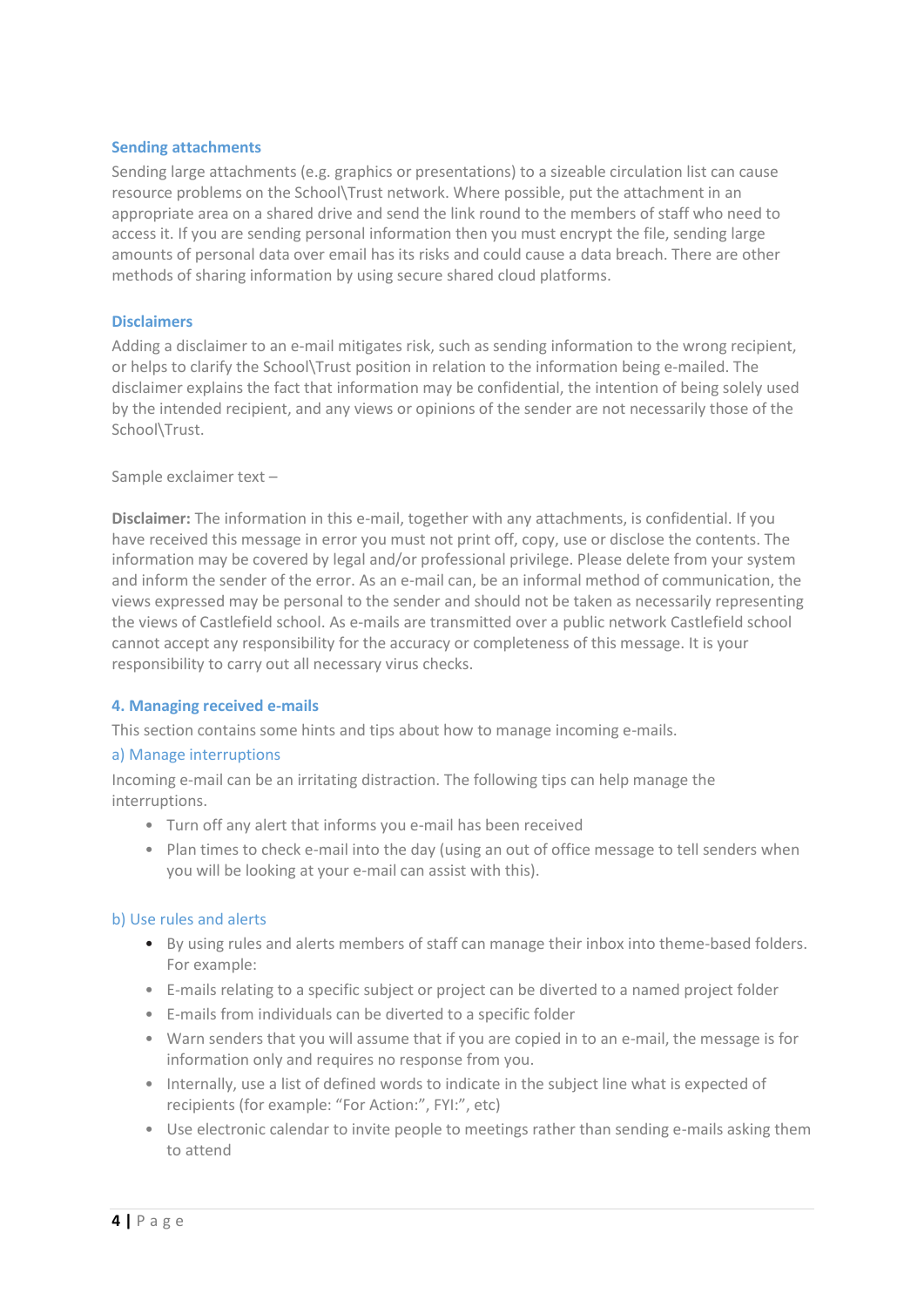#### **c) Using an out of office message**

If you check your e-mail at stated periods during the day you can use an automated response to incoming e-mail which tells the recipient when they might expect a reply. A sample message might read as follows:

Thank you for your e-mail. I will be checking my e-mail at three times today, 8:30am, 1:30pm and 3:30pm. Thank you for your patience.

If you require an immediate response, please contact reception on 01494 436018

#### **5. Filing e-mail**

#### Attachments only

Where the main purpose of the e-mail is to transfer documents, then the documents should be saved into the appropriate place in an electronic filing system or printed out and added to a paper file. The e-mail can then be deleted.

#### **E-mail text and attachments**

Where the text of the e-mail adds to the context or value of the attached documents it may be necessary to keep the whole e-mail. The best way to do this and retain information which makes up the audit trail, is to save the e-mail in .msg format. This can be done either by using the "save as" function to save the e-mail in an electronic filing system on your network drive.

Where appropriate the e-mail and the attachments can be printed out to be stored on a paper file, however, a printout does not capture all the audit information which storing the e-mail in .msg format will.

#### **E-mail text only**

If the text in the body of the e-mail requires filing, the same method can be used as that outlined above. This will retain information for audit trail purposes.

The technical details about how to undertake all these functions are available in the email Help function.

## **How long to keep e-mails?**

E-mail is primarily a communications tool, and e-mail applications are not designed for keeping email as a record in storage areas meeting records management storage standards.

E-mail that needs to be kept should be identified by content; for example, does it form part of a pupil record? Is it part of a contract? The retention for keeping these e-mails will then correspond with the classes of records according to the School\Trust Record Retention Policy. These e-mails may need to be saved into any appropriate electronic filing system or printed out and placed on paper files.

#### **Identifiable information in emails**

As a general rule all information relating to data subjects should be anonymised if possible. Emails are accessible under a Subject Access Request if they contain information relating to data subjects, anonymising names and identifiable information will remote them from the request. This is not always possible but should be a default rule when referencing individuals in email communications.